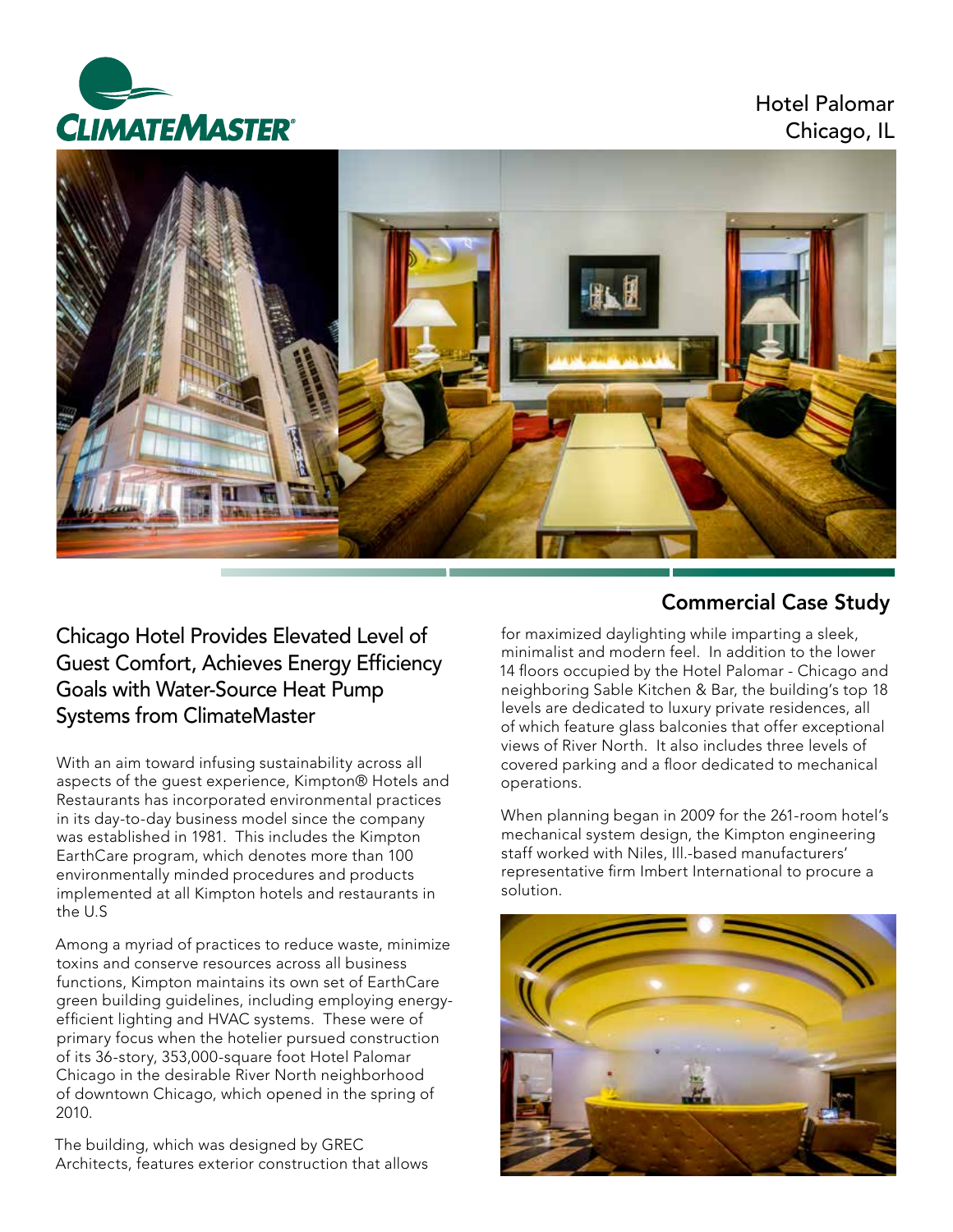



### The ClimateMaster Vertical Stack (VHS) units operate quietly and blend right in with the room.

building itself, including floor-to-ceiling windows in all the guest rooms, called for a mechanical system that would be as unobtrusive as possible," said Gary Stern, vice president at Imbert International. "In addition, Kimpton sought an HVAC solution that could meet the energy efficiency standards of its own EarthCare program parameters as well as the Chicago Energy Conservation Code (CECC), while also providing maximum guest comfort."

The team agreed on a water-source heat pump-driven system from ClimateMaster, including a total of 299 0.5 to 1.5-ton Vertical Hi-Rise Stack (VHS) Series units for all guest rooms in the hotel. To provide individualized climate control for guests, single units would be installed in each of the standard rooms, and two units in each of the larger rooms and suites. Additionally, 15 2- to 15-ton Genesis Standard (GR) Series, Genesis Compact (GC) Series and Genesis Large (GL) Series units were specified for the several common areas of the hotel.

"A heat pump-driven system was the only design that met all stipulations of the project," explained Stern. "This included the energy goals and budget parameters, as well as the ability to separate the residential portion of the building from the hotel. The mechanical system design at-large, which includes an additional 298 0.5 to 2-ton VHS Series hi-rise units from ClimateMaster in the private residences on the upper 18 floors of the building, facilitates completely independent operation of the private residence and hotel units when in heating mode. And when in cooling mode, both areas share only a cooling tower on the roof." The VHS units make replacing air filters quick

"For those of us who've been in the industry a long time, heat pumps are a newer technology, and there was a bit of a learning curve at first," said Thomas Dunne, chief engineer at the Hotel Palomar - Chicago. "We quickly realized the advantages of this type of system however, especially as no boiler is required and as the system is so incredibly efficient and quiet."

According to Dunne, whose career experience includes mechanical system design and oversight in both the healthcare and luxury hospitality industries, heat pump-driven HVAC systems are an advantageous choice for these markets, particularly from the perspective of energy savings and occupant comfort.

"In a climate like Chicago's, we may not have previously thought of heat pumps as a possibility, particularly in being able to meet demands in the extreme winter The modern glass and steel architectural design of the "The months," Dunne explained. "In reality though, they are "The months," Dunne explained. "In reality though, they are



and easy.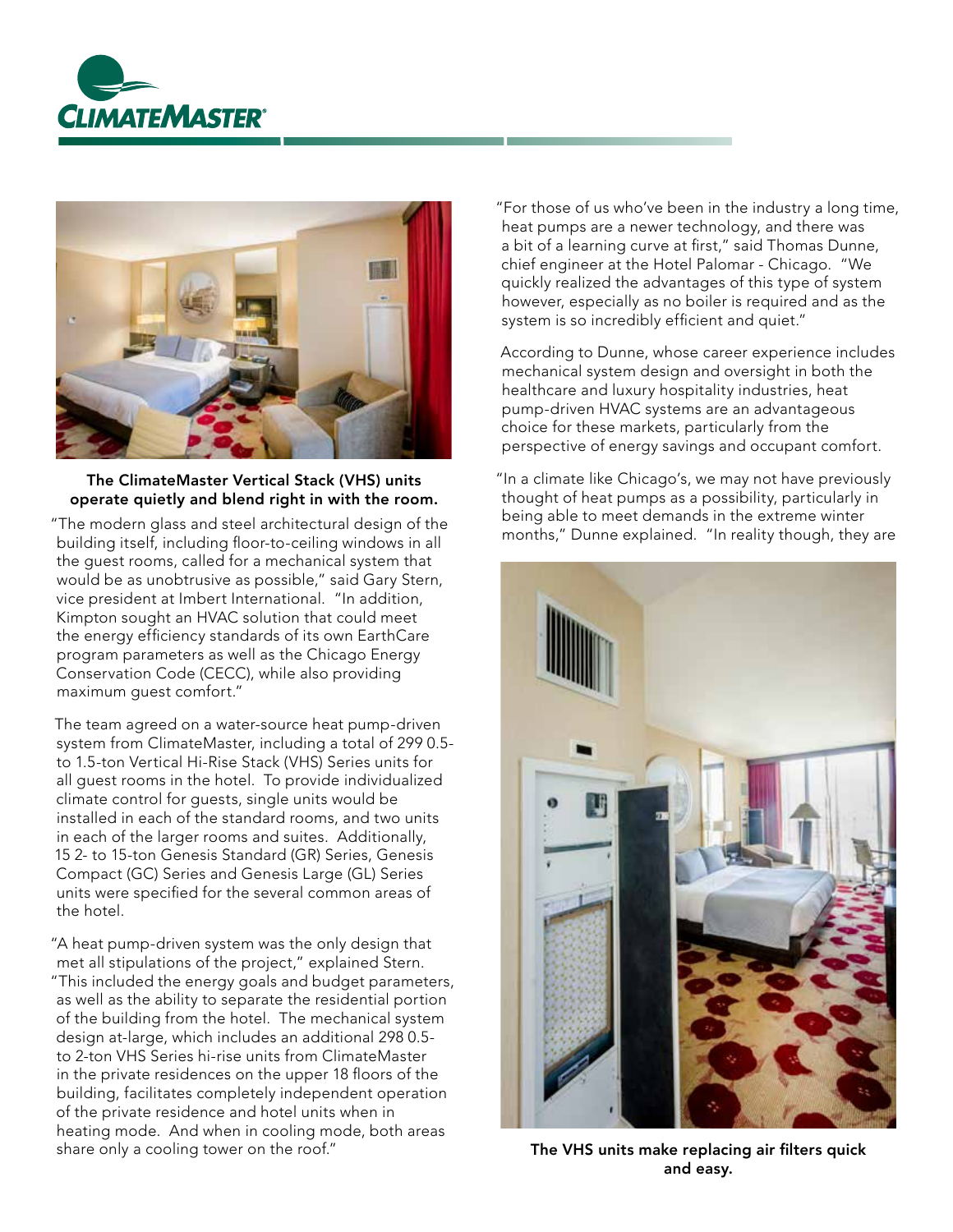### Hotel Palomar Chicago, IL



One of Hotel Palomar's Genesis Large (GL) Series units

an ideal solution in both the warm and cold seasons, as well as in the shoulder months as they provide a highly efficient means by which to either heat or cool spaces, or deliver simultaneous heating and cooling in different areas of the building."

Since the hotel opened its doors in March of 2010, Dunne reports that the HVAC system has, overall, been well received by both guests and his engineering team.

"We have several built-in systems to ensure the system's operation at maximum efficiency, including in-room unit set points that provide a constant 'wave' of variable temperature change in accordance with the temperature at which guests set the thermostat," Dunne said. "In addition, the thermostat has an 'Eco' button to signify whether a room is or is not occupied, as well as a sensor on the door which sends a signal to the thermostat indicating whether a guest has left or come back into the room."

Dunne additionally denotes that the in-room heat pump systems operate virtually undetected by the hotel's guests.

"Some people wonder where the heating and air conditioning is even coming from," he said. "It's so incredibly quiet, and besides the cabinet doors in the walls, which blend right in to the rest of the room decor, there's no evidence of the HVAC system's operation except for a slight breeze near the windows, and of course an optimal in-room temperature."

source heat pump system viability in hotel and hi-rise multifamily applications," said Raj Hiremath, director of marketing at ClimateMaster. "A smart, streamlined and virtually unnoticed HVAC system is a natural fit with this type of modern, high-end property, and should be expected by guests and residents seeking tranquility and relaxation. In fact, over the past four years, ClimateMaster has itself capitalized on the hotel as a 'case study in comfort,' hosting several events and meetings there to convey the authenticity of this message."



One of Hotel Palomar's Genesis Standard (GS) Series units

"This is undoubtedly a stellar example of water-